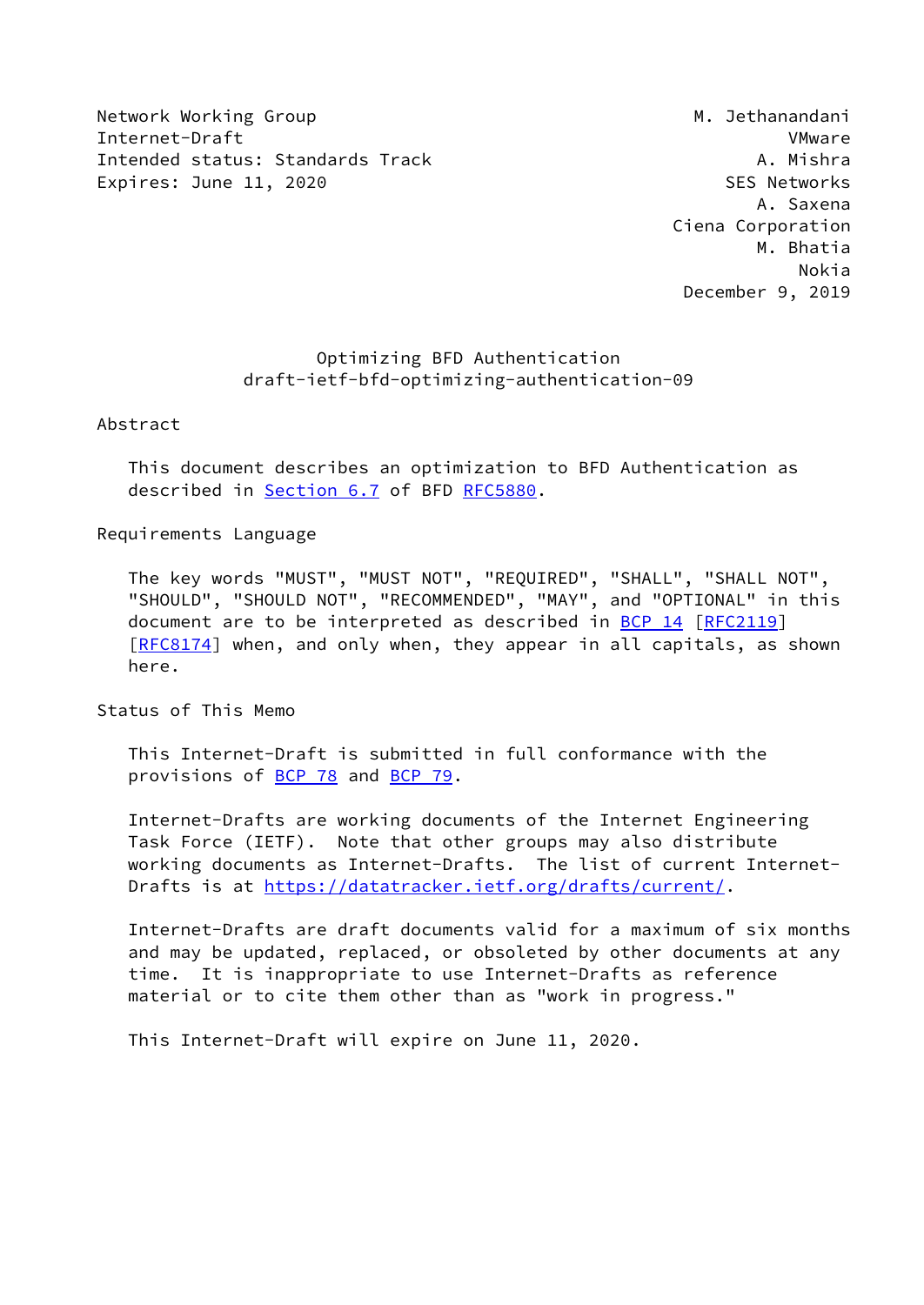### <span id="page-1-1"></span>Copyright Notice

 Copyright (c) 2019 IETF Trust and the persons identified as the document authors. All rights reserved.

This document is subject to **[BCP 78](https://datatracker.ietf.org/doc/pdf/bcp78)** and the IETF Trust's Legal Provisions Relating to IETF Documents [\(https://trustee.ietf.org/license-info](https://trustee.ietf.org/license-info)) in effect on the date of publication of this document. Please review these documents carefully, as they describe your rights and restrictions with respect to this document. Code Components extracted from this document must include Simplified BSD License text as described in Section 4.e of the Trust Legal Provisions and are provided without warranty as described in the Simplified BSD License.

# Table of Contents

|  | 6.1. Normative References 6   |  |
|--|-------------------------------|--|
|  | 6.2. Informative References 6 |  |
|  |                               |  |

# <span id="page-1-0"></span>[1](#page-1-0). Introduction

Authenticating every BFD [\[RFC5880](https://datatracker.ietf.org/doc/pdf/rfc5880)] packet with a Simple Password, or with a MD5 Message-Digest Algorithm [\[RFC1321](https://datatracker.ietf.org/doc/pdf/rfc1321)], or Secure Hash Algorithm (SHA-1) algorithms is computationally intensive process, making it difficult if not impossible to authenticate every packet particularly at faster rates. Also, the recent escalating series of attacks on MD5 and SHA-1 [\[SHA-1-attack1\]](#page-6-2) [\[SHA-1-attack2\]](#page-6-3) raise concerns about their remaining useful lifetime as outlined in Updated Security Considerations for the MD5 Message-Digest and the HMAC-MD5 Algorithm [[RFC6151](https://datatracker.ietf.org/doc/pdf/rfc6151)] and Security Considerations for the SHA-0 and SHA-1 Message-Digest Algorithm [\[RFC6194](https://datatracker.ietf.org/doc/pdf/rfc6194)]. If replaced by stronger algorithms, the computational overhead, will make the task of authenticating every packet even more difficult to achieve.

This document proposes that only BFD frames that signal a state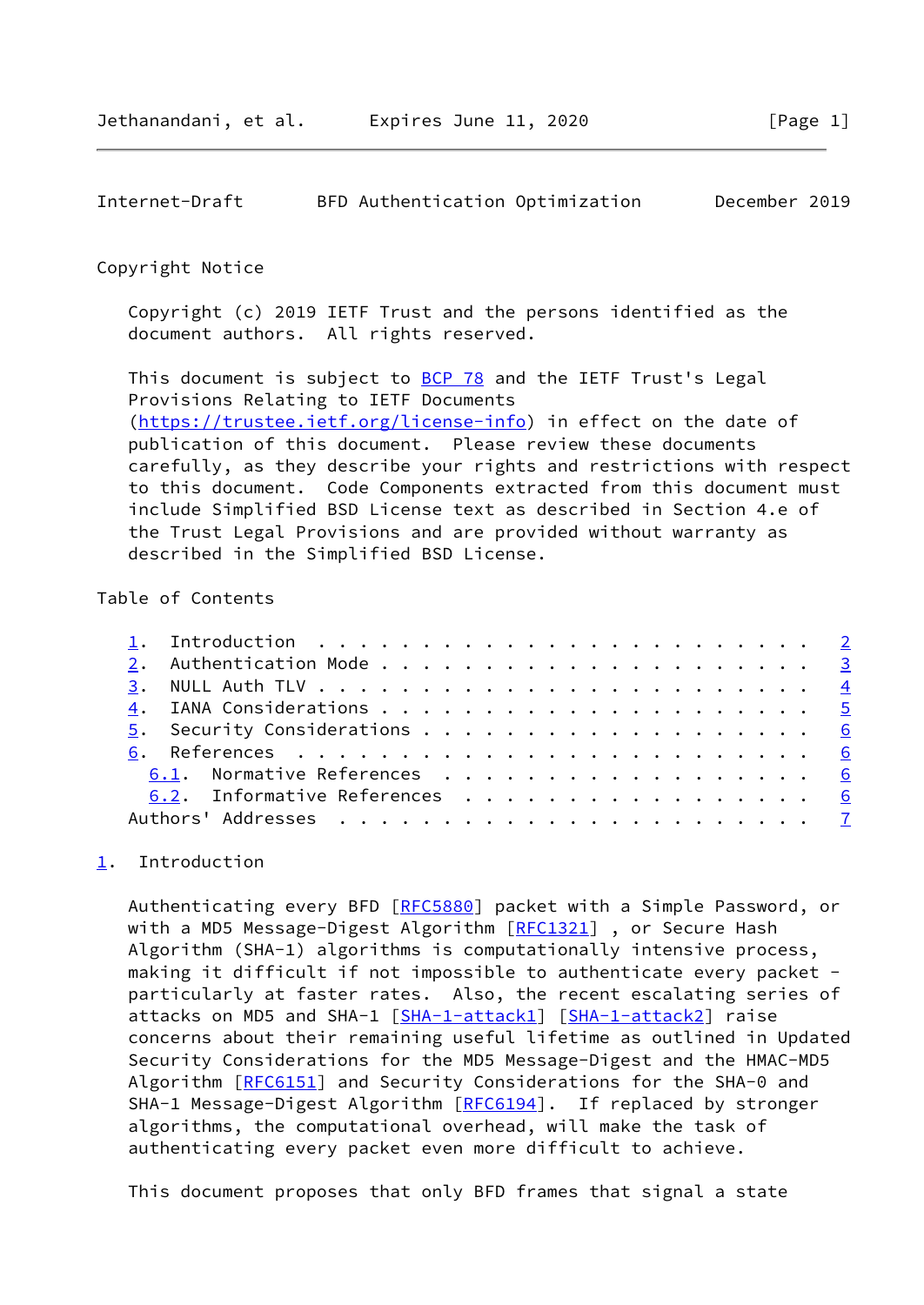change in BFD be authenticated. Rest of the frames can be transmitted and received without authentication enabled. Most frames that are transmitted and received have no state change associated with them. Limiting authentication to frames that affect a BFD session state allows more sessions to be supported for

| Jethanandani, et al. | Expires June 11, 2020 |  | [Page 2] |  |
|----------------------|-----------------------|--|----------|--|
|                      |                       |  |          |  |

<span id="page-2-1"></span>Internet-Draft BFD Authentication Optimization December 2019

 authentication. Moreover, most BFD frames that signal a state change are generally transmitted at a slower interval of 1s leaving enough time to compute the hash. To detect a Man In the Middle (MITM) attack, it is also proposed that a non-state change frame be authenticated occasionally. The interval of this non-state change frame can be configured depending on the detect multiplier and the capability of the system. As an example, this could be equal to the detect multiplier number of packets.

 The rest of the document is structured as follows. [Section 2](#page-2-0) talks about the changes to authentication mode as described in BFD [\[RFC5880](https://datatracker.ietf.org/doc/pdf/rfc5880)]. [Section 3](#page-4-0) goes into the details of the new Authentication TLV.

### <span id="page-2-0"></span>[2](#page-2-0). Authentication Mode

 The cryptographic authentication mechanisms specified in BFD [\[RFC5880](https://datatracker.ietf.org/doc/pdf/rfc5880)] describes enabling and disabling of authentication as a one time operation. As a security precaution, it mentions that authentication state be allowed to change at most once. Once enabled, every packet must have Authentication Bit set and the associated Authentication TLV appended. In addition, it states that an implementation SHOULD NOT allow the authentication state to be changed based on the receipt of a BFD Control packet.

 This document proposes that the authentication mode be modified to be enabled on demand. Instead of authenticating every packet, BFD peers are configured for which frames need to be authenticated, and authenticate only those frames. Rest of the frames can be transmitted and received without authentication. For example, the two ends can be configured such that BFD frames that indicate a state change should be authenticated and enable authentication on those frames only. If the two ends have previously been configured as such, but at least one side decides not to authenticate a state change frame, then the BFD session will fail to come up.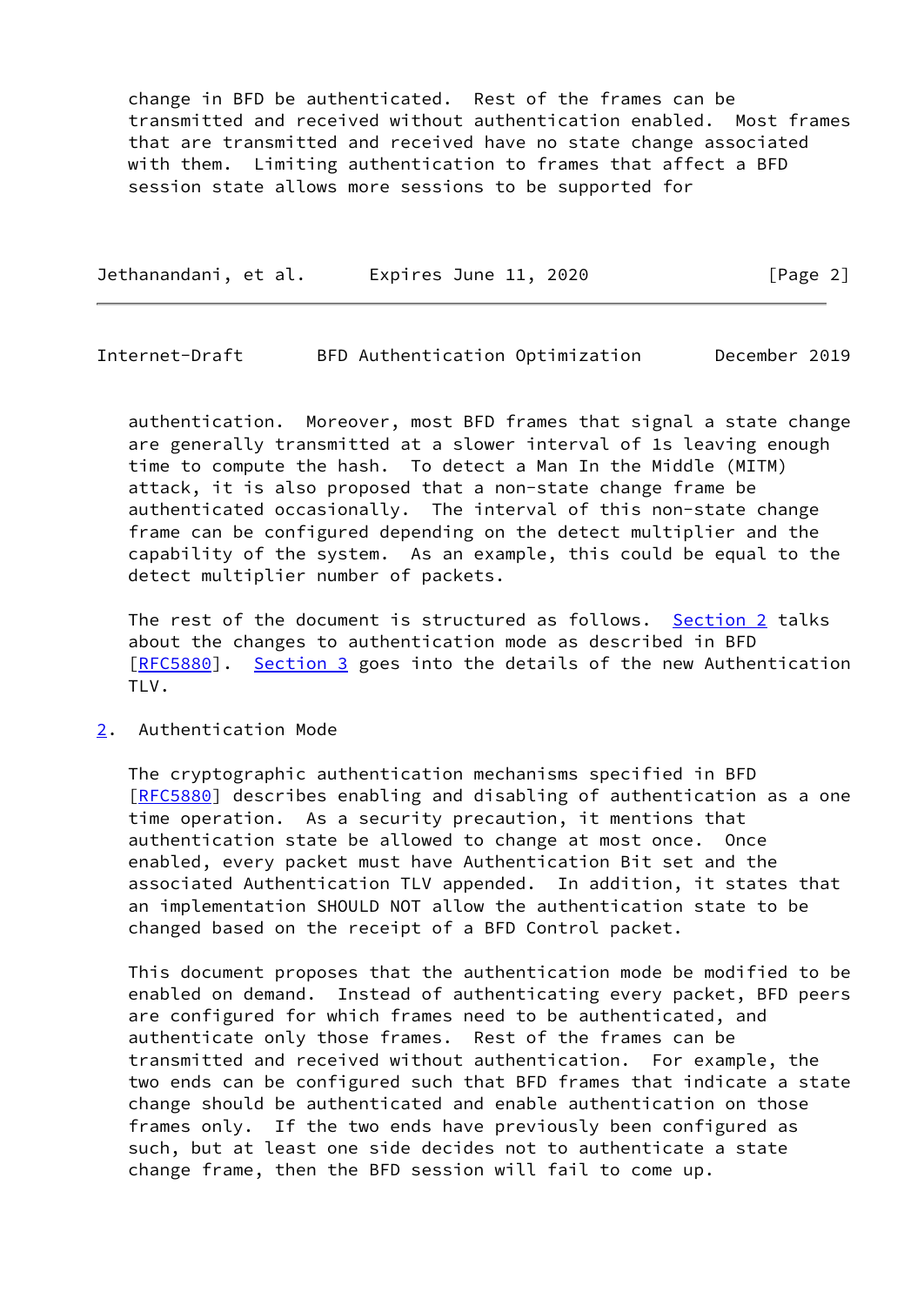This proposal outlines which frames need to be authenticated (carry the A-bit), and which frames can be transmitted or received without authentication enabled. A frame that fails authentication is discarded, or a frame that was supposed to be authenticated, but was not, e.g. a state-change frame, is discarded. However, there is no change to the state machine for BFD, as the decision of a state change is still decided by how many valid consecutive frames were received, authenticated or otherwise.

 The state changes for which authentication is being suggested include:

| Jethanandani, et al. | Expires June 11, 2020 | [Page 3] |
|----------------------|-----------------------|----------|
|                      |                       |          |

<span id="page-3-0"></span>Internet-Draft BFD Authentication Optimization December 2019

| Read<br>: On state change from <column> to <row><br/>: Authenticate frame<br/>Auth<br/>: No Authentication. Use NULL AUTH TLV.<br/><b>NULL</b><br/>: Invalid state transition.<br/>n/a<br/>Select : Most frames NULL AUTH. Selective (periodic)<br/>frames authenticated.</row></column> |             |                    |                    |      |        |
|------------------------------------------------------------------------------------------------------------------------------------------------------------------------------------------------------------------------------------------------------------------------------------------|-------------|--------------------|--------------------|------|--------|
|                                                                                                                                                                                                                                                                                          | <b>DOWN</b> | INIT               | l UP               | POLL | DEMAND |
| <b>DOWN</b>                                                                                                                                                                                                                                                                              | NULL        |                    | Auth   Auth   Auth |      | Auth   |
| INIT                                                                                                                                                                                                                                                                                     | Auth        | NULL               | Auth               | Auth | Auth   |
| UP.                                                                                                                                                                                                                                                                                      | Auth        | n/a                | Select             | Auth | Auth   |
| <b>POLL</b>                                                                                                                                                                                                                                                                              | Auth        | n/a                | Auth   Auth        |      | Auth   |
| DEMAND I                                                                                                                                                                                                                                                                                 | Auth        | Auth   Auth   Auth |                    |      | l Auth |
|                                                                                                                                                                                                                                                                                          |             |                    |                    |      |        |

Optimized Authentication Map

 All frames already carry the sequence number. The NULL AUTH frames MUST contain the TLV specified in [Section 3.](#page-4-0) This enables a monotonically increasing sequence number to be carried in each frame, and prevents man-in-the-middle from capturing and replaying the same frame again. Since all frames still carry a sequence number, the logic for sequence number maintenance remains unchanged from [\[RFC5880](https://datatracker.ietf.org/doc/pdf/rfc5880)]. If at a later time, a different scheme is adopted for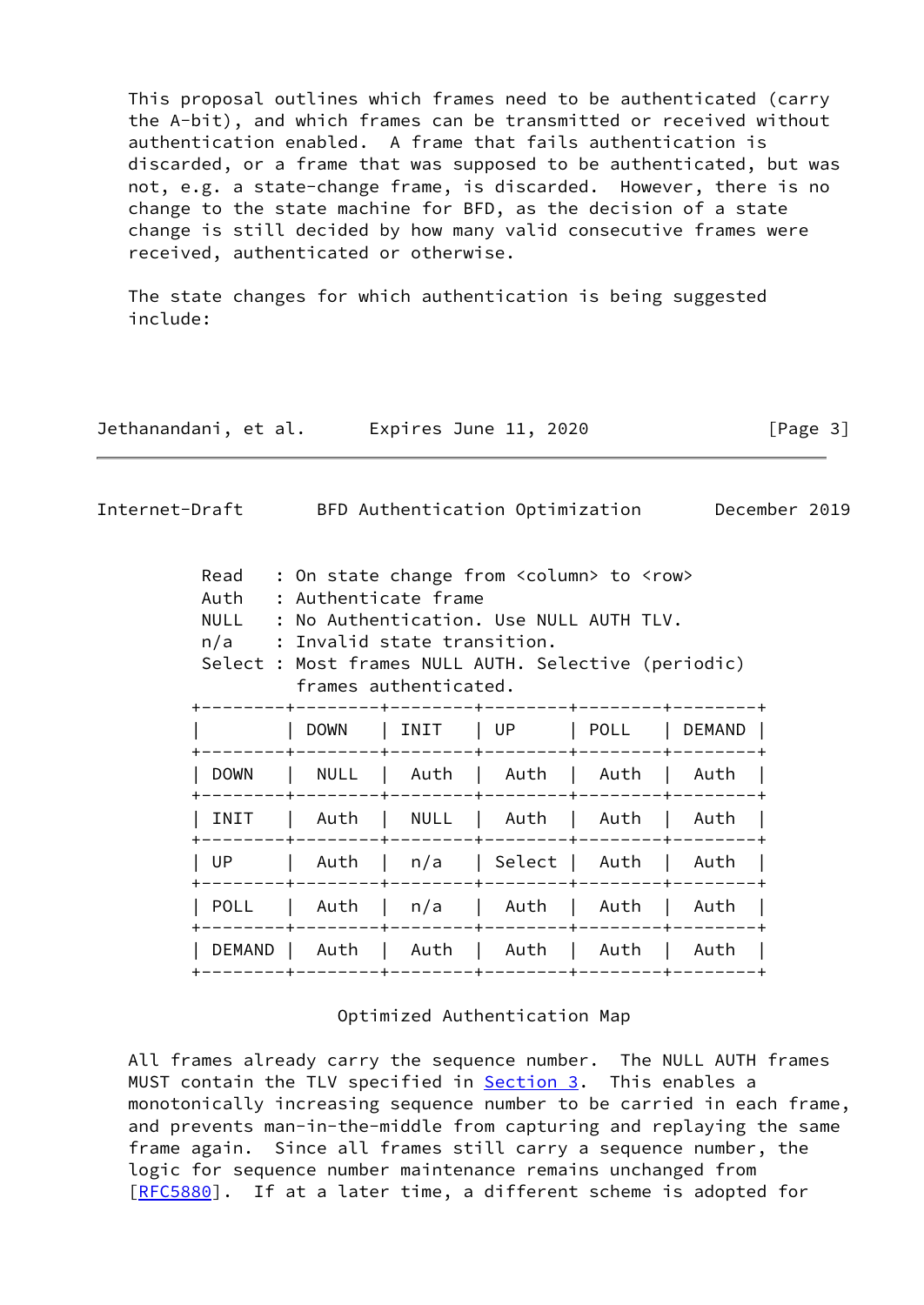changing sequence number, this method can use the updated scheme without any impact.

 Most frames transmitted on a BFD session are BFD CC UP frames. Authenticating a small subset of these frames, for example, a detect multiplier number of packets per configured period, significantly reduces the computational demand for the system while maintaining security of the session across the configured authentication periods. A minimum of Detect Multiplier packets MUST be transmitted per configured periodic authentication interval. This ensures that the BFD session should see at least one authenticated packet during that interval.

<span id="page-4-0"></span>[3](#page-4-0). NULL Auth TLV

This section describes a new Authentication TLV as:

Jethanandani, et al. Expires June 11, 2020 [Page 4]

<span id="page-4-1"></span>Internet-Draft BFD Authentication Optimization December 2019

 $0$  1 2 3 0 1 2 3 4 5 6 7 8 9 0 1 2 3 4 5 6 7 8 9 0 1 2 3 4 5 6 7 8 9 0 1 +-+-+-+-+-+-+-+-+-+-+-+-+-+-+-+-+-+-+-+-+-+-+-+-+-+-+-+-+-+-+-+-+ Auth Type | Auth Len | Auth Key ID | Reserved | +-+-+-+-+-+-+-+-+-+-+-+-+-+-+-+-+-+-+-+-+-+-+-+-+-+-+-+-+-+-+-+-+ Sequence Number +-+-+-+-+-+-+-+-+-+-+-+-+-+-+-+-+-+-+-+-+-+-+-+-+-+-+-+-+-+-+-+-+

NULL Auth TLV

where:

 Auth Type: The Authentication Type, which in this case is TBD (NULL Auth TLV, to be assigned by IANA)

Auth Len: The length of the NULL Auth TLV, in bytes i.e. 8 bytes

 Auth Key ID: The authentication key ID in use for this packet. Must be set to zero.

 Reserved: This byte MUST be set to zero on transmit and ignored on receive.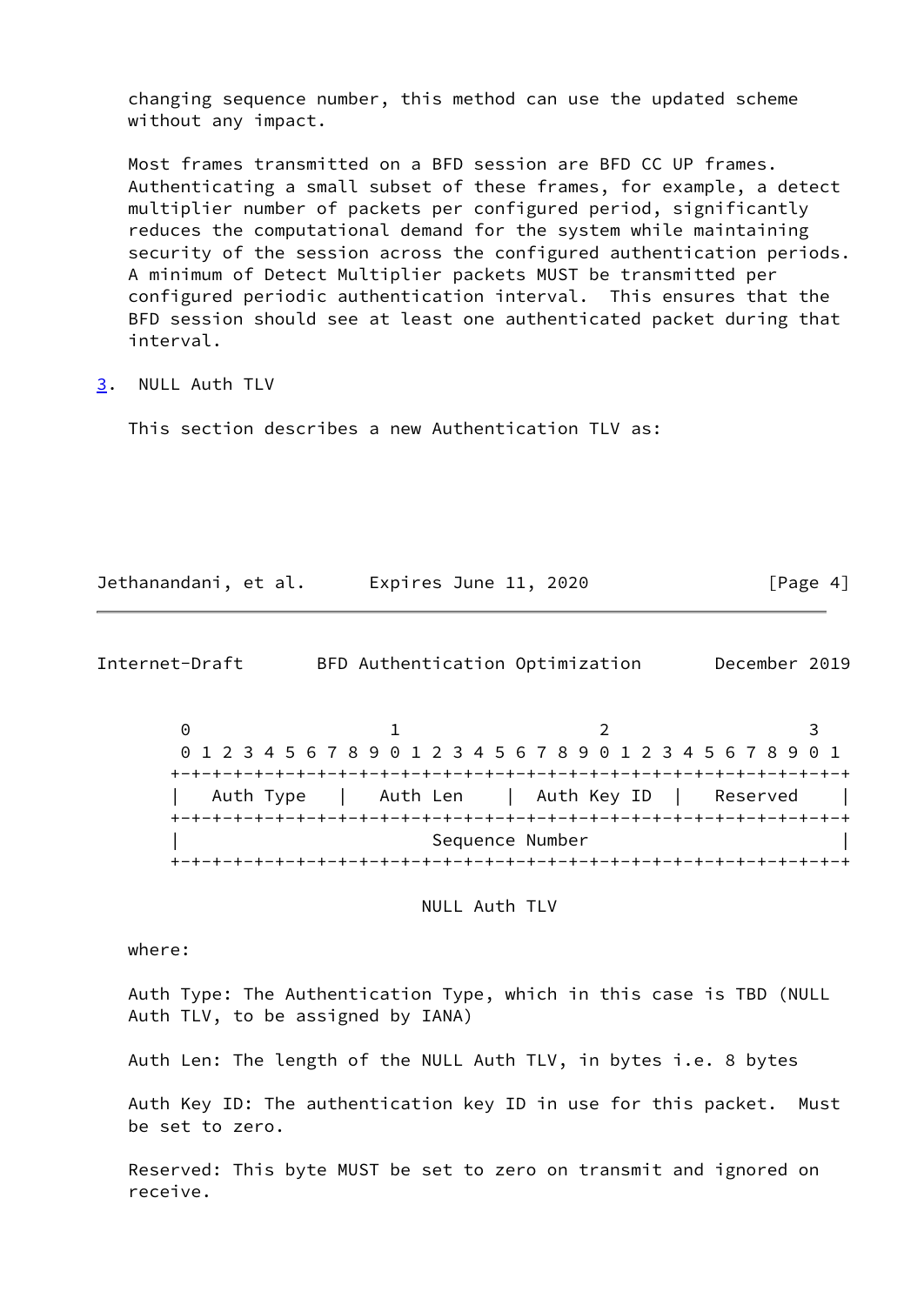Sequence Number: The sequence number for this packet. Implementation may use sequence numbers as defined in [\[RFC5880](https://datatracker.ietf.org/doc/pdf/rfc5880)], or secure sequence numbers as defined in [[I-D.ietf-bfd-secure-sequence-numbers\]](#page-5-5).

 The NULL Auth TLV must be used for all frames that are not authenticated. This protects against replay-attacks by allowing the session to maintain an incrementing sequence number for all frames (authenticated and un-authenticated).

 In the future, if a new scheme is adopted for changing the sequence number, this method can adopt the new scheme without any impact.

<span id="page-5-0"></span>[4](#page-5-0). IANA Considerations

 This document requests an update to the registry titled "BFD Authentication Types". IANA is requested to to assign a new BFD Auth Type for "NULL Auth TLV" (see [Section 3\)](#page-4-0).

 Note to RFC Editor: this section may be removed on publication as an RFC.

| Jethanandani, et al. | Expires June 11, 2020 | [Page 5] |
|----------------------|-----------------------|----------|
|----------------------|-----------------------|----------|

<span id="page-5-2"></span>Internet-Draft BFD Authentication Optimization December 2019

<span id="page-5-1"></span>[5](#page-5-1). Security Considerations

 The approach described in this document enhances the ability to authentication a BFD session by taking away the onerous requirement that every frame be authenticated. By authenticating frames that affect the state of the session, the security of the BFD session is maintained. As such this document does not change the security considerations for BFD.

<span id="page-5-3"></span>[6](#page-5-3). References

<span id="page-5-4"></span>[6.1](#page-5-4). Normative References

<span id="page-5-5"></span> [I-D.ietf-bfd-secure-sequence-numbers] Jethanandani, M., Agarwal, S., Mishra, A., Saxena, A., and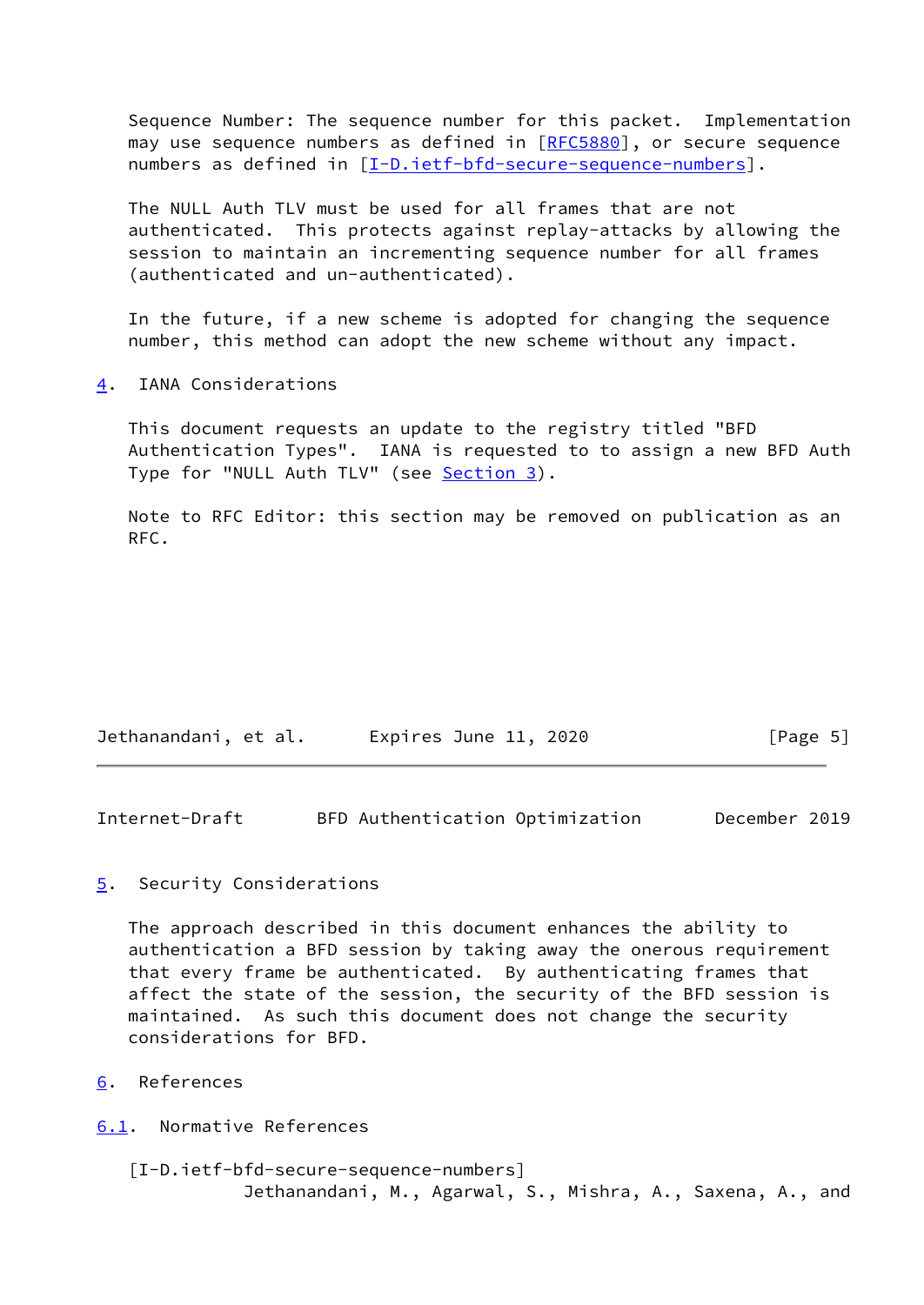A. DeKok, "Secure BFD Sequence Numbers", [draft-ietf-bfd](https://datatracker.ietf.org/doc/pdf/draft-ietf-bfd-secure-sequence-numbers-04) [secure-sequence-numbers-04](https://datatracker.ietf.org/doc/pdf/draft-ietf-bfd-secure-sequence-numbers-04) (work in progress), August 2019.

- [RFC2119] Bradner, S., "Key words for use in RFCs to Indicate Requirement Levels", [BCP 14](https://datatracker.ietf.org/doc/pdf/bcp14), [RFC 2119](https://datatracker.ietf.org/doc/pdf/rfc2119), DOI 10.17487/RFC2119, March 1997, <[https://www.rfc-editor.org/info/rfc2119>](https://www.rfc-editor.org/info/rfc2119).
- [RFC8174] Leiba, B., "Ambiguity of Uppercase vs Lowercase in [RFC](https://datatracker.ietf.org/doc/pdf/rfc2119) [2119](https://datatracker.ietf.org/doc/pdf/rfc2119) Key Words", [BCP 14](https://datatracker.ietf.org/doc/pdf/bcp14), [RFC 8174,](https://datatracker.ietf.org/doc/pdf/rfc8174) DOI 10.17487/RFC8174, May 2017, [<https://www.rfc-editor.org/info/rfc8174](https://www.rfc-editor.org/info/rfc8174)>.
- <span id="page-6-0"></span>[6.2](#page-6-0). Informative References
	- [RFC1321] Rivest, R., "The MD5 Message-Digest Algorithm", [RFC 1321,](https://datatracker.ietf.org/doc/pdf/rfc1321) DOI 10.17487/RFC1321, April 1992, <[https://www.rfc-editor.org/info/rfc1321>](https://www.rfc-editor.org/info/rfc1321).
	- [RFC5880] Katz, D. and D. Ward, "Bidirectional Forwarding Detection (BFD)", [RFC 5880,](https://datatracker.ietf.org/doc/pdf/rfc5880) DOI 10.17487/RFC5880, June 2010, <[https://www.rfc-editor.org/info/rfc5880>](https://www.rfc-editor.org/info/rfc5880).
	- [RFC6151] Turner, S. and L. Chen, "Updated Security Considerations for the MD5 Message-Digest and the HMAC-MD5 Algorithms", [RFC 6151,](https://datatracker.ietf.org/doc/pdf/rfc6151) DOI 10.17487/RFC6151, March 2011, <[https://www.rfc-editor.org/info/rfc6151>](https://www.rfc-editor.org/info/rfc6151).
	- [RFC6194] Polk, T., Chen, L., Turner, S., and P. Hoffman, "Security Considerations for the SHA-0 and SHA-1 Message-Digest Algorithms", [RFC 6194](https://datatracker.ietf.org/doc/pdf/rfc6194), DOI 10.17487/RFC6194, March 2011, <[https://www.rfc-editor.org/info/rfc6194>](https://www.rfc-editor.org/info/rfc6194).

| Jethanandani, et al. | Expires June 11, 2020 | [Page 6] |
|----------------------|-----------------------|----------|
|----------------------|-----------------------|----------|

<span id="page-6-1"></span>Internet-Draft BFD Authentication Optimization December 2019

<span id="page-6-2"></span> [SHA-1-attack1] Wang, X., Yin, Y., and H. Yu, "Finding Collisions in the Full SHA-1", 2005.

<span id="page-6-3"></span> [SHA-1-attack2] Wang, X., Yao, A., and F. Yao, "New Collision Search for SHA-1", 2005.